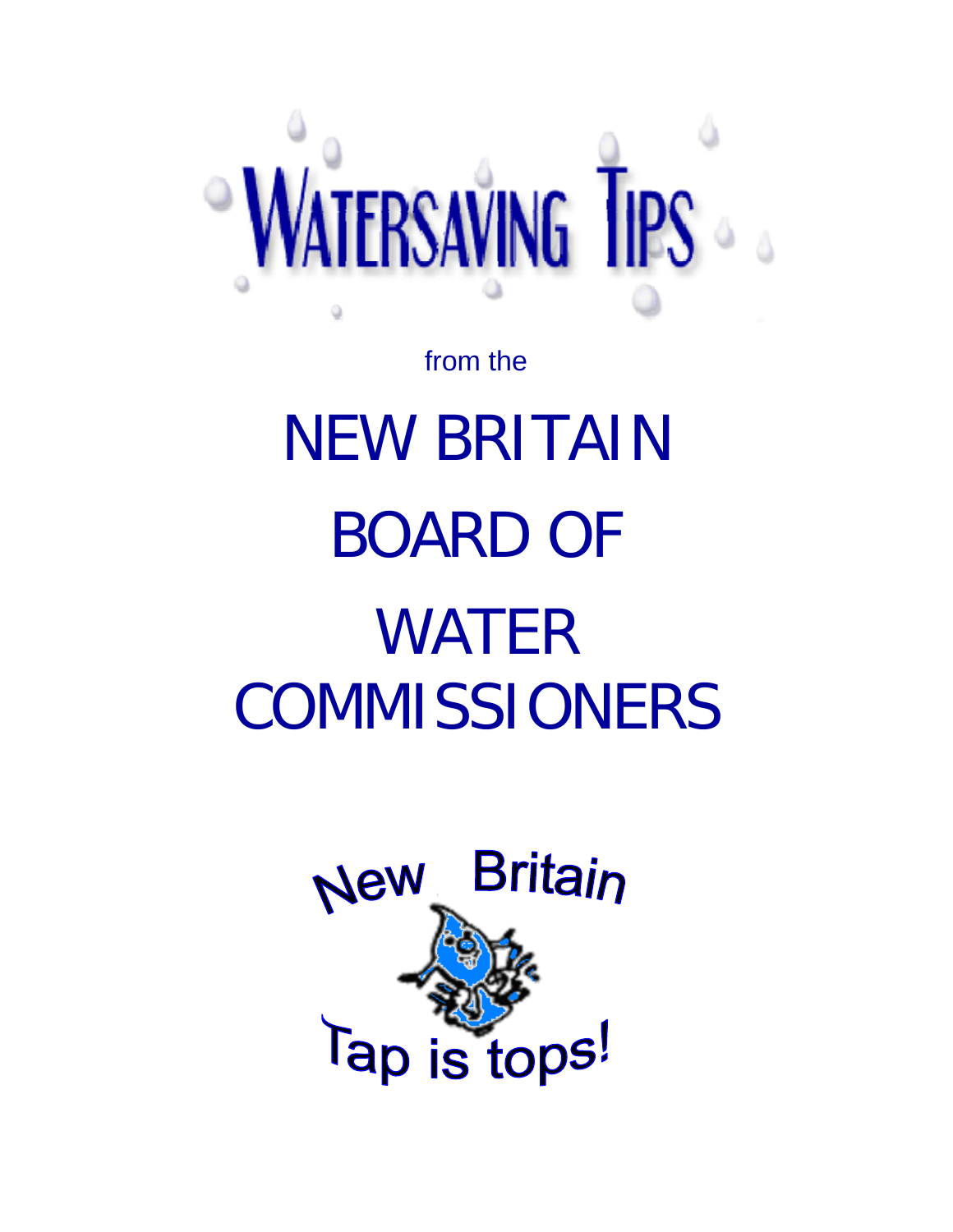

**Very few people wake up in the morning and say, "Today I'm going to waste some water."** Most water wasters simply don't know the rules.

**Be a Water-Saver - The Construction of the Saver - reduce your bill!** 



It's not just your toilet, showerheads, or faucets that waste water. It's **you**! Think about it. Have you ever let the water run to get a colder glass of water or flushed the toilet just to throw something away?

Be honest now. There's a lot of little things that together end up as this great big water wasting problem. Watch what you do and change your water wasting ways. To get started, for approximately \$10 to \$20, the average homeowner can install two low-flow shower heads, place dams or bottles in the toilet tanks, install low-flow aerators on the faucets, and repair dripping faucets and leaking toilets. This could save **10,000** to more than **25,000** gallons (from 1300 to 3300+ cubic feet or \$36 to \$92+) per year for a family of four, and would pay for itself in less than 6 months! Even more could be saved if good outdoor water conservation is practiced for the lawn and garden.

Here are some specific tips for the various areas in your home that will help you save:



- $\triangleright$  In the Bathroom.
- $\triangleright$  [Outdoors, and](#page-4-0)

 $\triangleright$  In the Kitchen,

 $\triangleright$  [Leak Repair Checklist](#page-5-0)

 $\triangleright$  Around the house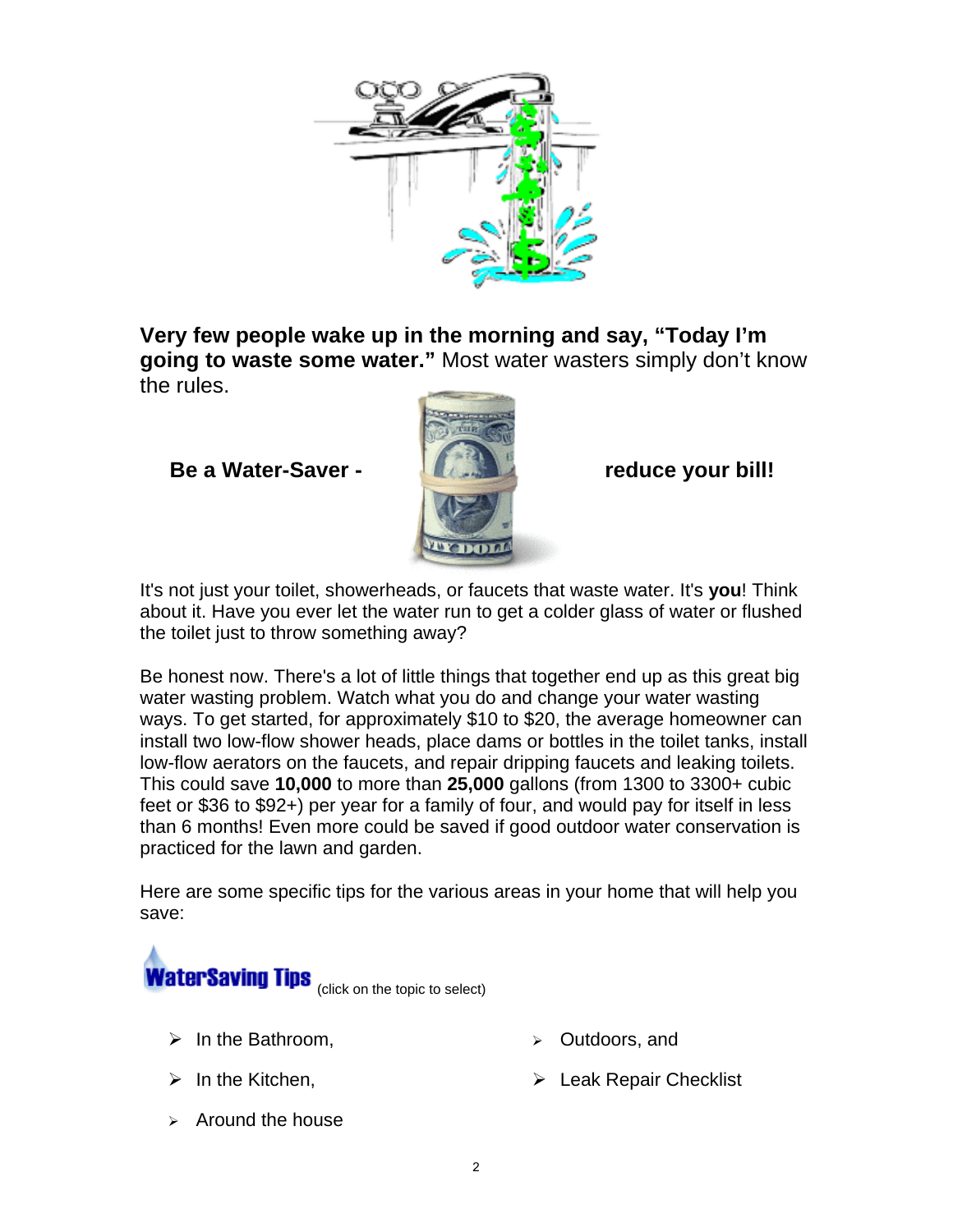<span id="page-2-0"></span>

**WaterSaving Tips** In The Bathroom...

Bathroom use accounts for about 75 percent of the water used inside the home.

- Check regularly for any leaks in your toilet, faucets and water hose bibs and fix them. *Water saved: up to 200 gallons per day.*
- Install a low-flow showerhead. *Water saved: about 2 gallons per minute.*
- Replace older, larger-use toilets with the newer higher efficiency toilets. *Water saved: .5 to 5 gallons per flush.*
- Never use the toilet as a wastebasket or ashtray.
- Take short showers and save the baths for special occasions. *Water saved: 2 to 5 gallons per minute.*
- 1. Install water-efficient toilets. OK, we know you don't spend a lot of time thinking about your toilet. Not many people do, besides plumbers. Toilets account for 26% of the water used at home. That's a lot of water. Old toilets can use from 3.5 to 7 gallons per flush. New low-volume flush toilets use only 1.6 gallons per flush, which gets the job done just as well, but with less water.
- 2. When building a new home or remodeling a bathroom, install a new lowvolume flush toilet that uses only 1.6 gallons per flush.
- 3. Test toilets for leaks. Add a few drops of food coloring or a dye tablet to the water in the tank, but do not flush the toilet. Watch to see if the coloring appears in the bowl with a few minutes. If it does, the toilet has a silent leak that needs to be repaired.



- 4. Never use the toilet to dispose of cleansing tissues, cigarette butts, or other trash. This wastes a great deal of water and also places an unnecessary load on the sewage treatment plant or septic tank.
	- 5. Take short showers and install a cutoff valve, or turn the water off while washing and back on again only to rinse.
	- 6. Take a shower instead of taking a bath. Showers with low-flow showerheads often use less water than taking a bath.
	- 7. Reduce the level of the water being used in a bathtub by one or two inches if a shower is not available.
- 8. Install a low-flow showerhead that limits the flow from the shower . Low flow showerheads can save over 2 gallons per minute. It feels like a regular showerhead. It gets you wet just like a regular showerhead. And no, the water doesn't come out in little wimpy spurts. It just uses a lot less water than a regular showerhead.
- 9. Shampoo hair in the shower. Shampooing in the shower takes only a little more water than is used to shampoo hair during a bath and much less than shampooing and bathing separately.



- 10. Do not use hot water when cold will do. Washing hands with soap and cold water can save water and energy. Hot water should be added only when hands are especially dirty.
- 11. When brushing teeth, turn the water off until it is time to rinse.
- 12. Do not let the water run when washing hands. Water should be turned off while washing and scrubbing and be turned on again to rinse. A cutoff valve may be installed on the faucet.
- 13. When shaving, fill the lavatory basin with hot water instead of letting the water run continuously.
- 14. Install faucet aerators to reduce water consumption.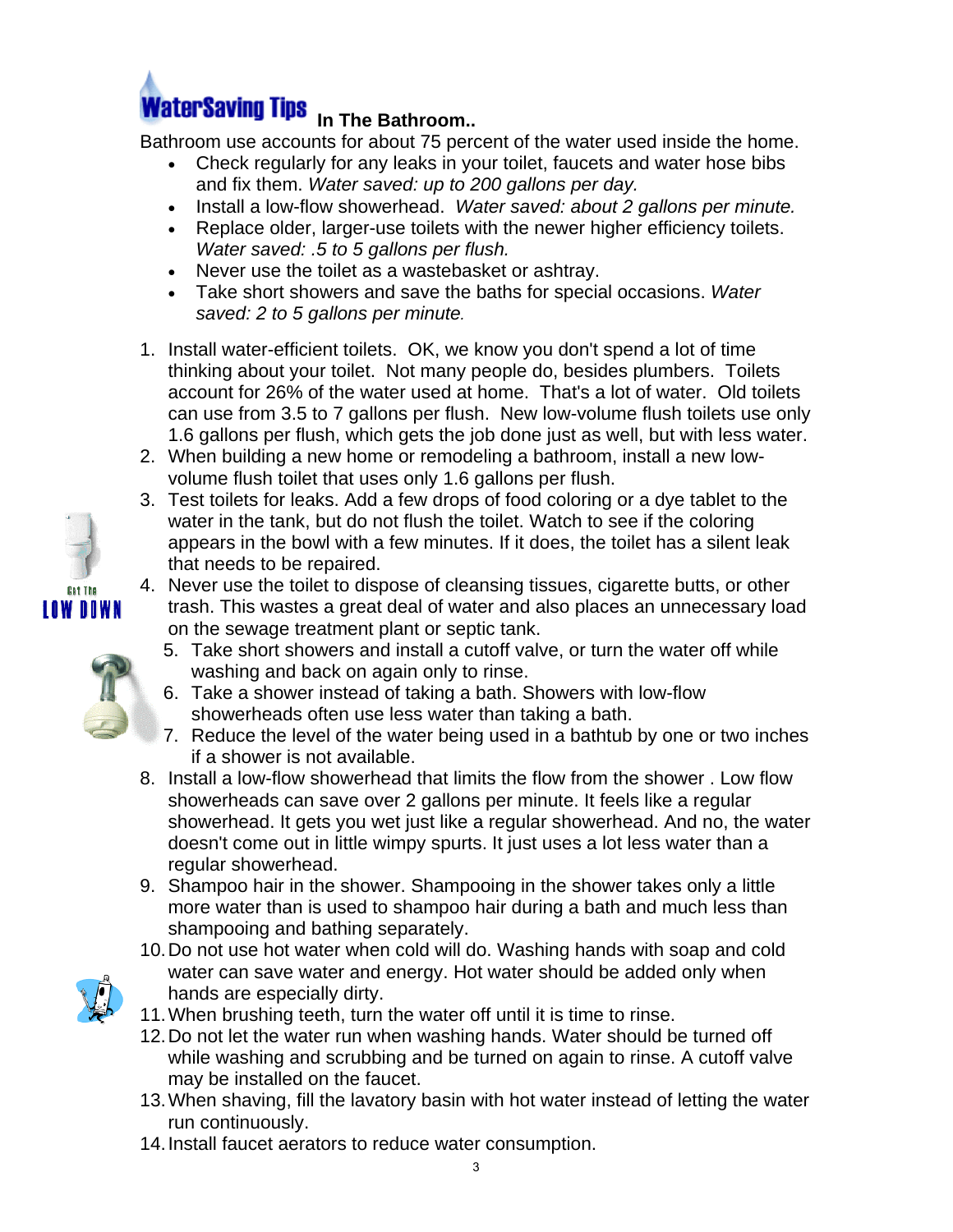#### **WaterSaving Tips** In The Kitchen

<span id="page-3-0"></span>

About 8 percent of in-home water use takes place in the kitchen.

- 1. Don't rinse dishes before loading dishwasher. *Water saved: 20 gallons per load.*
- 2. Install a low-flow faucet aerator, which can cut water use in half. *Water saved: 1 to 2 gallons per minute.*
- 3. Install aerators next time you're washing the peanut butter off your knife, ask yourself, "Hey do I really need this much water to wash off this peanut butter?" Our answer is "no!" Those little gizmos up there are low-flow aerators and here's how they can save you a lot of water. Aerators save water just by adding air to the water. They don't take away the water pressure, but they do use a lot less water. Install aerators in all of your faucets--the bathrooms, the kitchen, everywhere there's a faucet. Aerators save you about 2 gallons of water per minute and they're cheap.
- 4. Wash only full loads in the dishwasher. An efficient dishwasher usually uses much less water than washing dishes by hand. Never run the dishwasher without a full load. This practice will save not only water, but energy, detergent, and money as well.
- 5. Scrape the dishes clean instead of rinsing them before washing. There is no need to rinse unless they are heavily soiled.
- 6. Use a pan of water (or place a stopper in the sink) for washing and rinsing pots, pans, dishes, and cooking implements, rather than turning on the water faucet each time a rinse is needed.
- 7. When buying a new dishwasher, consider purchasing a water-saving model. (New models use up to 25 percent less water than older ones.) *Water saved: 3 gallons per load.*
- 8. Use the garbage disposal sparingly or start a compost pile.
- 9. Keep a container of drinking water in the refrigerator. Running water from the tap until it is cool is wasteful. Better still, keeping cold water in a picnic jug on a kitchen counter to avoid opening the refrigerator door frequently can save both water and energy.
- 10. Use a small pan of cold water when cleaning vegetables, rather than letting the water run over them.
- 11. Use only a little water in the pot and put a lid on it for cooking most food. Not only does this method save water, but food is more nutritious since vitamins and minerals are not poured down the drain with the extra cooking water.
- 12. Always keep water conservation in mind, and think of other ways to save in the kitchen. Small kitchen savings from not making too much coffee or letting ice cubes melt in a sink can add up in a year's time.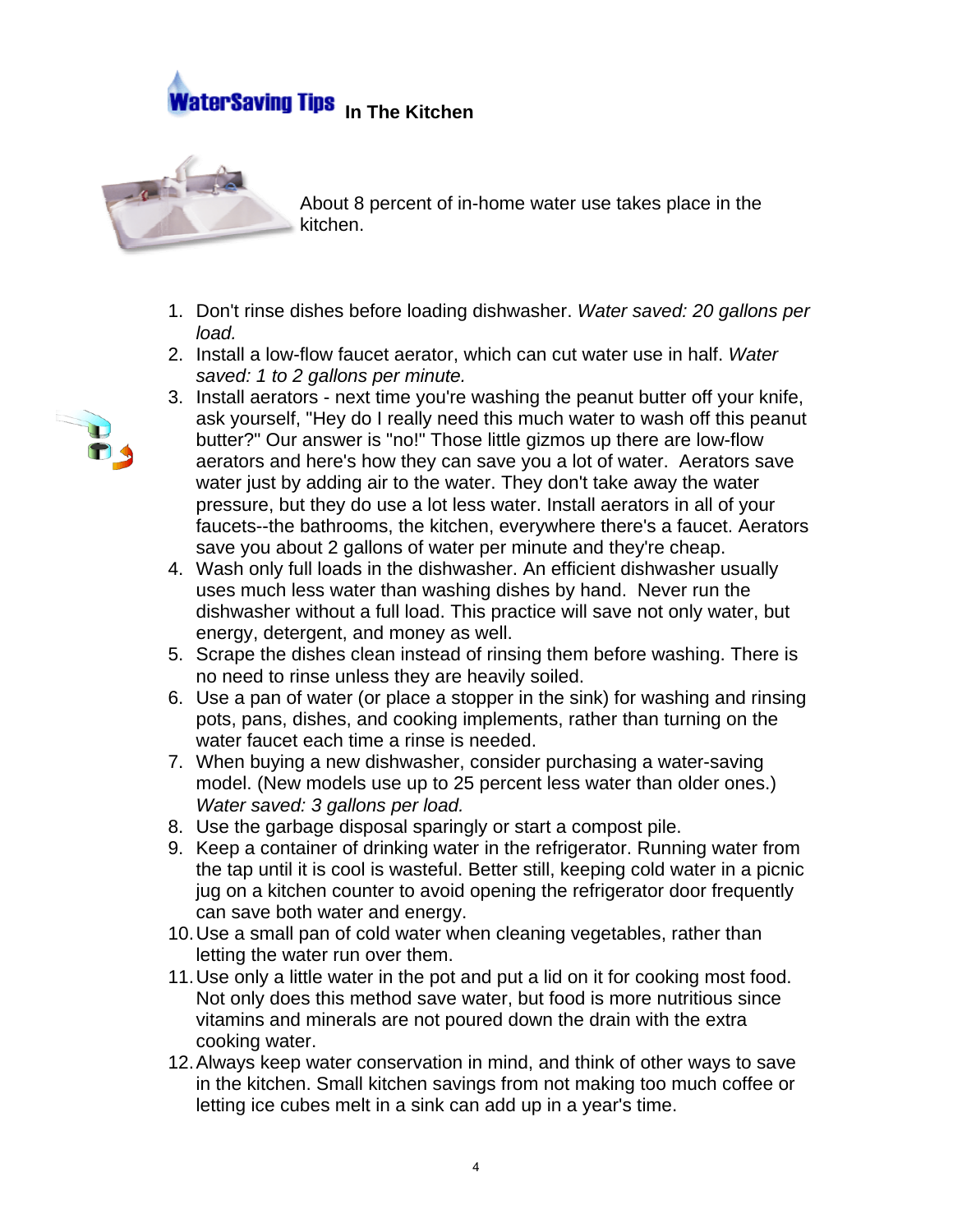### <span id="page-4-0"></span>**WaterSaving Tips** Around the house

- 1. Wash only full loads in the clothes washer. Washing small loads uses over twice as much water per pound of laundry.
- 2. When buying a new clothes washer, consider purchasing a water-saving model. *Water saved: up to 40 gallons per load.*
- 3. Wash only a full load when using an automatic washing machine(32 to 59 gallons are required per load). It wastes both water and energy to run only a half full machine.
- 4. Whenever possible, use the lowest water-level setting on the washing machine for light or partial loads.
- 5. Use cold water as often as possible to save energy and to conserve the hot water for uses that cold water cannot serve. (This is also better for clothing made of today's synthetic fabrics.)
- 6. Insulate hot water pipes where possible to avoid long delays (and wasted water) while waiting for the water to "run hot." When building a new home, keep the distance short between the hot water heater and showers and other places that hot water is used.
- 7. Check water requirements of various models and brands when considering purchasing any new appliances. Some use less water than others.
- 8. Insulate all hot water pipes to reduce the delays (and wasted water) experienced while waiting for the water to "run hot".
- 9. Be sure the water heater thermostat is not set too high. Extremely hot settings waste water and energy because the water often has to be cooled with cold water before it can be used.

#### **And Outdoors..**

- 1. Water only when needed. Look at the grass, feel the soil, or use a soil moisture meter to determine when to water.
- 2. Do not over-water. Soil can absorb only so much moisture, and the rest simply runs off. A timer will help, and either a kitchen timer or an alarm clock will do. One and a half inches of water applied once a week in the summer will keep most Texas grasses alive and healthy.
- 3. Water lawns early in the morning during the hotter summer months. Otherwise, much of the water used on the lawn can simply evaporate between the sprinkler and the grass.
- 4. To avoid excessive evaporation, use a sprinkler that produces large drops of water, rather than a fine mist. Sprinklers that send droplets out on a low angle also help control evaporation.
- 5. Set automatic sprinkler systems to provide thorough, but infrequent watering. Pressure-regulating devices should be set to design specifications. Rain shutoff devices can prevent watering in the rain.
- 6. Use drip irrigation systems for bedded plants, trees, or shrubs, or turn soaker hoses upside-down so the holes are on the bottom. This will help avoid evaporation.
- 7. Forget about watering the streets or walks or driveways. They will never grow a thing.



B